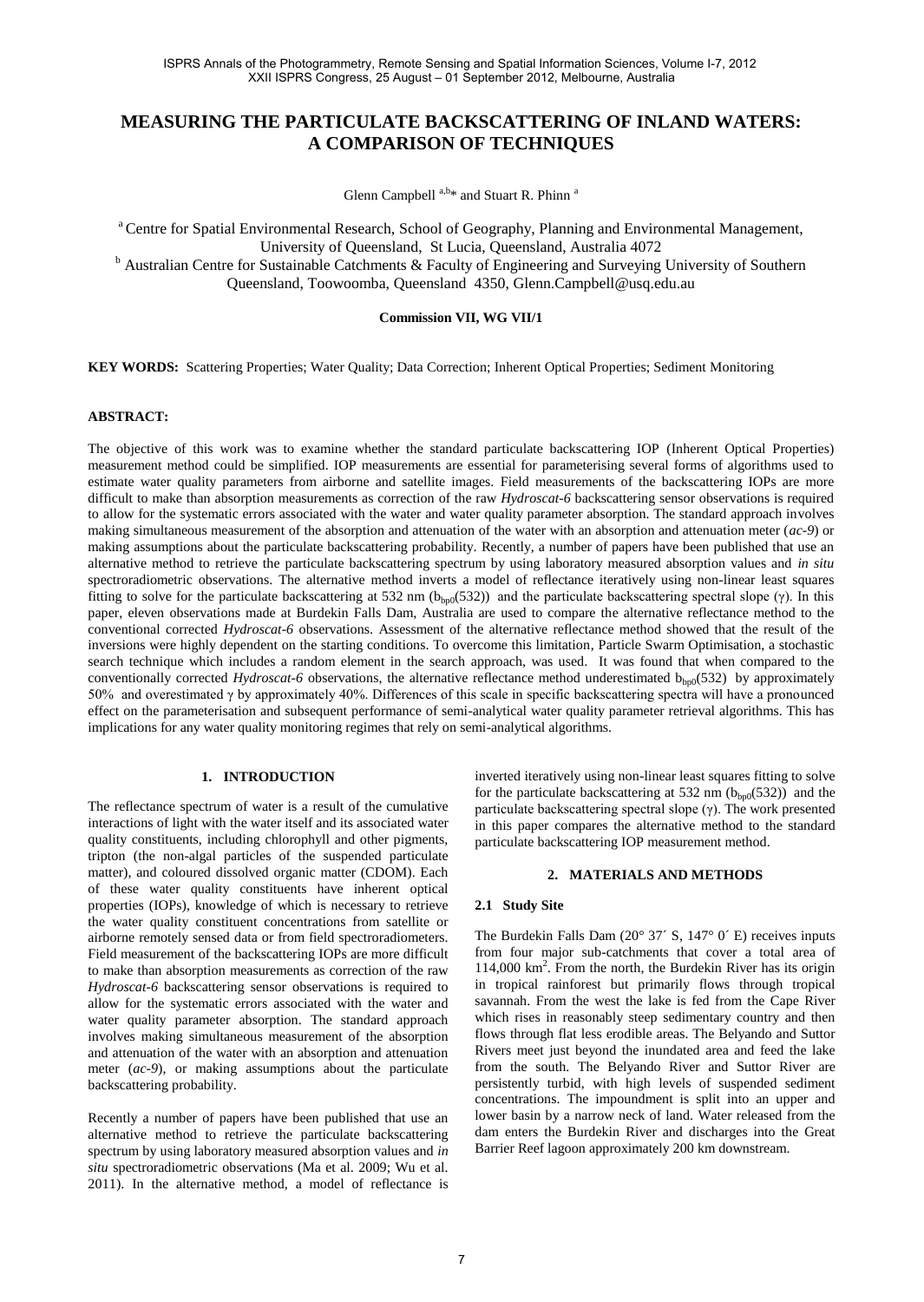

<span id="page-1-0"></span>Figure 1 The mean  $R_{app}$  spectra for the eleven stations at Burdekin Falls Dam. Dashed lines show the standard deviation of the measured spectra.

## **2.2 Field Measurements**

During October 2008 the IOPs of the storage were measured at eleven stations [\(Figure 1\)](#page-1-0). The backscattering properties were measured using a *Hydroscat-6* backscattering sensor which emits light at six wavelengths and then measures the amount of light that is returned at a backscatter angle of 140° (Maffione & Dana 1997). For the standard method, simultaneous measurement of the absorption and attenuation of the water was required. Similarly, because the absorption of water is affected by the salinity and temperature of water (Pegau & Zaneveld 1993) corrections must be made to the *ac-9* absorption measurements before they can be used to correct the backscatter observations. These measurements were made using a Conductivity-Temperature-Depth (CTD) sensor. Due to the restricted craft size available for the field work it was not always practical to deploy the CTD, *ac-9* and *Hydroscat-6* instruments simultaneously within the water column. When the sampling craft was on station a small electric bilge pump was used to continuously sample the water from 0.5 m below the surface into a de-bubbling chamber. From there, it was gravity fed through a CTD sensor and then the *ac-9.* The *ac-9* measured at nine wavelengths (412, 440, 488, 510, 532, 555, 650, 676 and 715 nm). The *Hydroscat-6* was deployed directly into the lake at a depth of 0.5m. For the Burdekin Falls Dam measurements the *Hydroscat-6* measured at wavelengths of 420, 442, 488, 550, 676 and 852 nm.

### *In situ* **spectroradiometric data**

Two RAMSES spectroradiometers were mounted in a cage. One spectroradiometer was fitted with a cosine collector and was orientated upwards in the cage to measure the downwelling irradiance and one radiance collector was orientated downwards to measure the upwelling radiance. The cage was lowered on the unshaded side of the vessel to minimize the shading effects.

For each station of the 2008 field campaign, the simultaneous measurements of downwelling irradiance and upwelling radiance were combined to calculate the above surface reflectance. The observed reflectance spectra were convolved with the MERIS band response functions to produce simulated *in situ* spectra.

### **2.3 Standard Backscattering Measurement**

### **Temperature and Salinity Correction**

The effect of temperature and salinity on the absorption of water is linear, but wavelength dependent. The absorption co-efficient measured by the *ac-9* was characterised by Pegau et al. (1997) as:

$$
a_m^{TS}(\lambda, T, S) = a_m(\lambda, T, 0) + \psi_T(T - T, ) + \psi_S S \tag{1}
$$

where  $T$  is the temperature,  $T_r$  is a reference temperature and  $S$ is the salinity in Practical Salinity Units (PSU). The PSU of a sample of water is defined in terms of the ratio of electrical conductivity of the sample to that of a potassium chloride (KCl) solution. The  $\psi$  values are linear temperature (T) and salinity (S) slopes. As the study site was a freshwater impoundment the effect of salinity was negligible and a correction was not applied. The values for the temperature slope were taken to be those reported by Pegau et al. (1997). The temperature effect is negligible except at the red and NIR wavelengths but as these values are used to correct scattering at all wavelengths there is an indirect effect on all wavelengths.

As the scattering coefficient is only affected by temperature or salinity in the ultraviolet wavelengths the effect on the attenuation coefficient in the visible and NIR regions is the same as the absorption coefficient (WET Labs Inc 2005).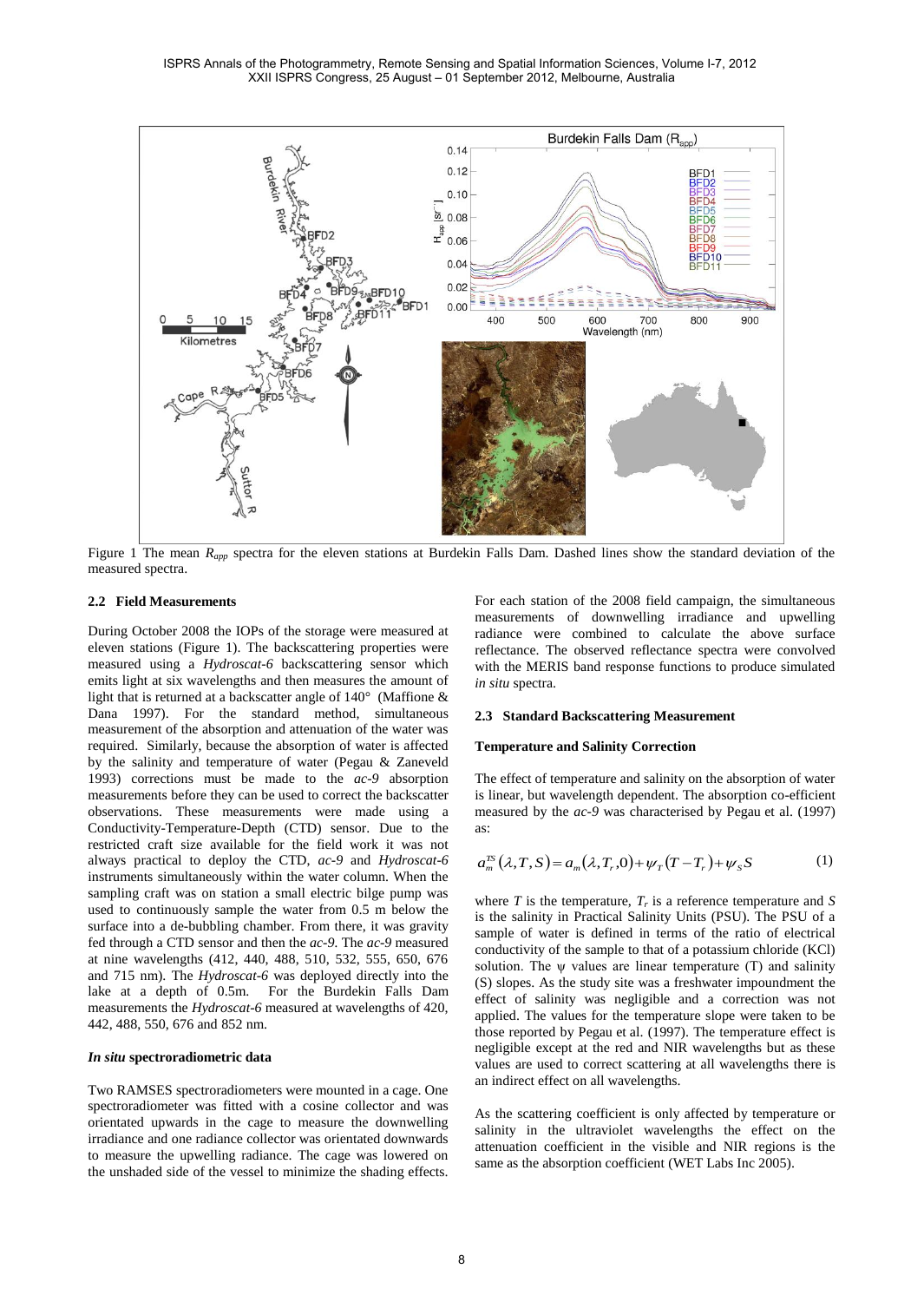## **Scattering Correction**

The dual beam spectrophotometer consists of two flow tubes to measure the attenuation and the absorption. In the nonreflecting attenuation flow tube, all photons that are scattered are absorbed by the sides of the tube, whereas the absorption tube is highly reflective so that those photons are reflected back into the detector at the end of the tube. This means that photons are only removed from the stream through absorption by the medium. In practice photons that are scattered backwards do not reach the detector, there are some photon losses due to the imperfect reflection of the flow tube and some photons reach the end of the tube but evade the detector (Kirk 1992; Mueller et al. 2003).

Zaneveld et al. (1994) suggested three scattering correction methods. The first assumes that the absorption in the near infrared (NIR) (*a(715)*) for the water quality parameters is negligible and the absorption is entirely due to pure water. The second approach assumes that the scattering error is a wavelength independent fraction (*ε*) of the measured scattering coefficient and so calculates the value for the NIR and applies this value to all wavelengths. There is some confusion in the literature as to accepted values. Sources recommend that a value of *ε* ≈ 0.14 be used for predominantly biological particles and *ε*  $\approx$  0.18 for waters dominated by suspended sediments (Mueller et al. 2003; WET Labs Inc 2005) citing work by Kirk (1992). However, Kirk's paper reports values for a tube reflectance of 94% and an acceptance angle for the detector of 180° of *ε* ≈ 0.160 be used for predominantly biological particles and *ε* ≈ 0.121 for waters dominated by suspended sediments. The values will vary with the design of the flow tube but since *ε* is dependent on the scattering phase function of the medium it is unlikely that the relative proportions should change. The third method negates the need to assume an *a priori* scattering error and calculates the proportional error in the NIR and applies that to all wavelengths. The correction becomes:

$$
a(\lambda) - a_{\scriptscriptstyle w}(\lambda) = a_{\scriptscriptstyle m}^{\scriptscriptstyle TS}(\lambda) - \left[ \frac{a_{\scriptscriptstyle m}^{\scriptscriptstyle TS}(\lambda_{\scriptscriptstyle NR})}{c_{\scriptscriptstyle m}^{\scriptscriptstyle TS}(\lambda_{\scriptscriptstyle NR}) - a_{\scriptscriptstyle m}^{\scriptscriptstyle TS}(\lambda_{\scriptscriptstyle NR})} \right] \left[ c_{\scriptscriptstyle m}^{\scriptscriptstyle TS}(\lambda) - a_{\scriptscriptstyle m}^{\scriptscriptstyle TS}(\lambda) \right] \tag{2}
$$

This method still assumes that the absorption in the NIR (*a(715)*) for the water quality parameters is negligible, but allows for the scattering correction to change with wavelength and the material present. The first method is attractive due to its simplicity but the third method, while requiring simultaneous measurement of absorption and attenuation, should be the most accurate. The third method was applied in this case.

### **Correction for Raw** *Hydroscat-6* **Data**

In high light-attenuating waters the measured backscatter can be appreciably lower than the true backscatter. This effect can be corrected by:

$$
b_b(\lambda) = \sigma(K_{bb})b_{bu}(\lambda)
$$
 (Dana & Maffione 2002) (3)

where  $b_b$  and  $b_{ba}$  are the corrected and uncorrected backscatter respectively.

The factor  $\sigma$  is calculated by:

$$
\sigma(K_{bb}) = k_1 \exp(k_{\exp} K_{bb})
$$
\n(4)

where  $K_{bb} = a + 0.4b$  and with  $k_l$  set by calibration so the value  $\sigma(K_{b\bar{b}w}) = 1$  where  $K_{b\bar{b}w}$  is the attenuation, excluding that of pure water, of the water in which the instrument was calibrated (HOBILabs Inc 2008).

### **2.4 Alternative Backscattering Measurement**

The alternative backscattering measurement used in this paper is a slightly modified version of the method referred to as the simulation method in Ma et al. (2009). In that paper the simulation method was used to provide validation data for a proposed alternative to the sigma correction described above. As that technique has further complications that will not be discussed here, only the simulation method will be considered. The two modifications to the simulation method were the source of the absorption values and the reflectance model.

The original paper sourced the absorption from laboratory measurements. In this paper the absorption values are sourced from the *ac-9*. The *ac-9* measurements were used for corrections in the standard backscattering measurement. A single absorption measurement source was considered desirable so as to minimise spurious differences due to the source of the absorption measurements.

In Ma et al. (2009) the model that is used is the linear form of the Gordon, Brown and Jacobs (1975) semi-analytical model for in-water reflectance.

$$
R(\lambda,0^{-}) = \sum_{n=0}^{n=3} f_n(\lambda) [\omega_b(\lambda)]^{n} \cdot \omega_b(\lambda) = \frac{b_b(\lambda)}{a(\lambda) + b_b(\lambda)}
$$
(5)

The proportionality factor  $f$  is often referred to as the anisotropy factor as it represents a correction for the direction distribution of light in the upwelling and downwelling fields. Gordon et al. (1988) stated that the error from leaving out the second order term is approximately  $\omega_b$  Observations for Lake Taihu  $1 + \omega_b$ .

previously reported in Ma et al. (2006) (see Figure 9) showed  $\omega_{b}$  ranges from 0.1-0.6 which equates to a 9% - 37% error. The range of  $\omega_{b}$  for Burdekin Falls Dam was similar, so the second order term was retained in the reflectance model.

$$
R_{\scriptscriptstyle B}(\lambda) = \frac{R(0^-,\lambda)}{Q} = \frac{f_1}{Q} \frac{b_b}{a+b_b} + \frac{f_2}{Q} \left(\frac{b_b}{a+b_b}\right)^2
$$
  

$$
= f_{1Q} \frac{b_b}{a+b_b} + f_{2Q} \left(\frac{b_b}{a+b_b}\right)^2
$$
 (6)

where *Q* is the ratio of upwelling irradiance to upwelling radiance. The conversion factor from radiance to irradiance changes in a reasonably parallel manner to changes in *f* so that the  $f<sub>O</sub>$  factors can be treated as spectrally invariant (Morel & Gentili 1993). Since reflectance is affected by the angular structure of the light within the water then the values should be affected by the solar altitude, the scattering phase function and proportion of diffuse light (Kirk 1984). There is no guarantee that the  $f<sub>O</sub>$  factors will be constant within the same water body and under differing illumination conditions, so ideally they should be allowed to vary in the particle backscatter retrieval. If the particulate backscattering model and the measured absorption are substituted into this expression the remote sensing reflectance becomes a function of four unknowns.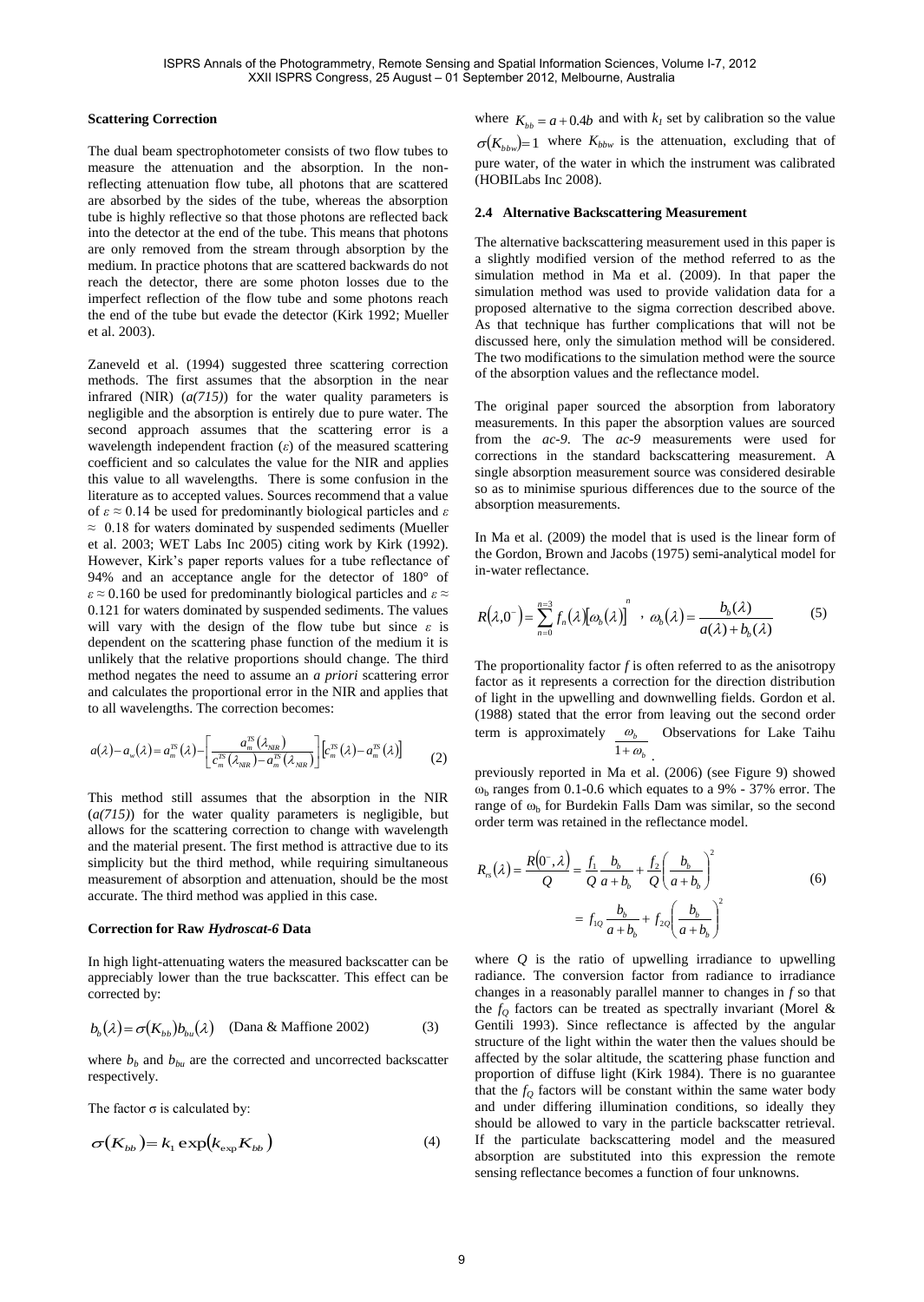$$
R_{rs}(\lambda) = f_{1Q} \frac{b_{bpo} \left(\frac{\lambda}{\lambda_0}\right)^{\gamma} + b_{bw}}{a + b_{bpo} \left(\frac{\lambda}{\lambda_0}\right)^{\gamma} + b_{bw}} + f_{2Q} \left(\frac{b_{bpo} \left(\frac{\lambda}{\lambda_0}\right)^{\gamma} + b_{bw}}{a + b_{bpo} \left(\frac{\lambda}{\lambda_0}\right)^{\gamma} + b_{bw}}\right)^2
$$
(7)

For each station with spectroradiometric observations, simultaneous measurements of downwelling irradiance (*E<sup>d</sup>* ) and upwelling radiance (*L<sup>u</sup>* ) were combined to calculate the above surface reflectance (*Rapp*). These observations were convolved with the Gaussian bands with a FWHM of 10 nm (WET Labs Inc 2006) centred on the *ac-9* wavelengths to create a set of over-determined simultaneous equations. These non-linear equations can be solved iteratively using non-linear least squares fitting. Using initial estimates of the unknown parameters the system of equations are manipulated to form the matrix equation: (8)

$$
\mathbf{A}\partial p=\partial\beta
$$

where

$$
\mathbf{A} = \begin{bmatrix} \frac{\partial R_{app}}{\partial f_{1Q}}(\lambda_1) & \frac{\partial R_{app}}{\partial f_{2Q}}(\lambda_1) & \frac{\partial R_{app}}{\partial b_{kp0}}(\lambda_1) & \frac{\partial R_{app}}{\partial \gamma}(\lambda_1) \\ \vdots & \vdots & \vdots & \vdots \\ \frac{\partial R_{app}}{\partial f_{1Q}}(\lambda_9) & \frac{\partial R_{app}}{\partial f_{2Q}}(\lambda_9) & \frac{\partial R_{app}}{\partial b_{kp0}}(\lambda_9) & \frac{\partial R_{app}}{\partial \gamma}(\lambda_9) \end{bmatrix}
$$
(9)

is a matrix of partial derivatives

$$
\partial p = \begin{bmatrix} \partial f_{1Q} \\ \partial f_{2Q} \\ \partial b_{bp0} \\ \partial \gamma \end{bmatrix}
$$
 (10)

is a matrix of the desired corrections to the parameter estimates and

$$
\partial \beta = \begin{bmatrix} R_{\text{meas}}(\lambda_1) - R(f_Q, \partial b_{\text{hpo}}, \partial \gamma, a(\lambda_1), \lambda_1) \\ \cdot \\ \cdot \\ \cdot \\ \cdot \\ R_{\text{meas}}(\lambda_9) - R(f_Q, \partial b_{\text{hpo}}, \partial \gamma, (\lambda_9), \lambda_9) \end{bmatrix} \tag{11}
$$

is a matrix of the difference between the measured and forward estimated reflectances.

The standard solution of this expression is

$$
\partial p = \left[\mathbf{A}^{\mathrm{T}} \mathbf{A}\right]^{-1} \mathbf{A}^{\mathrm{T}} \partial \beta \tag{12}
$$

It is possible to differentially weight the importance of each band to give greater influence to those bands which are deemed to be more reliable. In this case the weight matrix is a square (9x9) diagonal matrix (W) where  $W_{ii}$ = signal to noise ratio of band *i*.

The solution then becomes

$$
\partial p = [\mathbf{A}^{\mathrm{T}} \mathbf{W} \mathbf{A}]^{-1} \mathbf{A}^{\mathrm{T}} \mathbf{W} \partial \beta
$$
 (13)

# **3. RESULTS**

### **3.1 Standard Backscattering Measurement**

The standard backscattering measurement method resulted in measurements of  $b_{bp0}$  with a range of 0.22–0.53 m<sup>-1</sup> and  $\gamma$  with a range of  $-1.14$  to  $-1.57$  nm<sup>-1</sup>. More detailed results can be found in Campbell et al. (2011).

### **3.2 Alternative Backscattering Measurement**

The method was applied to the mean spectra measured at each of the stations with the bands being weighted in inverse proportion to the standard deviation of that measurement. When this iterative approach is used to extend weighted least squares to cover non-linear problems there is the risk that the non-linear matrix inversion method will find a local minimum dependent on the starting point, rather than the absolute minimum (Keller 2001). As the results in this case were highly dependent on the starting condition it would appear that this was occurring. In an attempt to circumvent this ill-posed problem an optimisation approach was employed which used a forward model to calculate a reflectance spectrum from water quality constituent values and then used a similarity measure to match it to the measured reflectance spectrum was employed.

#### **Particle Swarm Optimisation**

The PSO is the stochastic search technique which includes a random element in the search approach that was first applied to ocean colour by Slade et al. (2004). The algorithm represents the solution as an *n*-dimensional vector in an *n*-dimensional solution space. It then mimics the action of a swarm by generating a number of potential solutions or 'particles' and after each iteration having them react to the closest match in its local area as well as the best match from all the particles. The best match can be defined by any appropriate cost function or similarity measure.

Let  $\mathbf{x}_i$  be a particle and the position of  $\mathbf{x}_i$  after the next iteration as  $x_i + \Delta x_i$  where  $\Delta x_i$  is referred to as the trajectory. The trajectory is related to the value of two vectors, the vector connecting **x<sup>j</sup>** to the best match that it has previously made (**xj,best**) and the vector connecting **x<sup>j</sup>** to the best match that any of the particles have made (**xG,best**). The random element is introduced by generating random number multiples of the components of **xj,best** and **xG,best**. The bias towards each component vector is controlled by two weight constants *c<sup>1</sup>* and *c2* . To aid in the convergence the sum of the vectors is multiplied by a constriction factor  $\chi$ .

Formally,

$$
\mathbf{x}_{j}(t+1) = \mathbf{x}_{j}(t) + \Delta \mathbf{x}_{j}(t+1)
$$
\n(14)

$$
\Delta \mathbf{x}_{\mathbf{j}}(t+1) = \chi \big( \Delta \mathbf{x}_{\mathbf{j}}(t) + \Phi_1 \big( \mathbf{x}_{\mathbf{j},\mathbf{best}} - \mathbf{x}_{\mathbf{j}}(t) \big) + \Phi_2 \big( \mathbf{x}_{\mathbf{G},\mathbf{best}} - \mathbf{x}_{\mathbf{j}}(t) \big) \big)
$$
(15)

In this case the search space is three dimensional so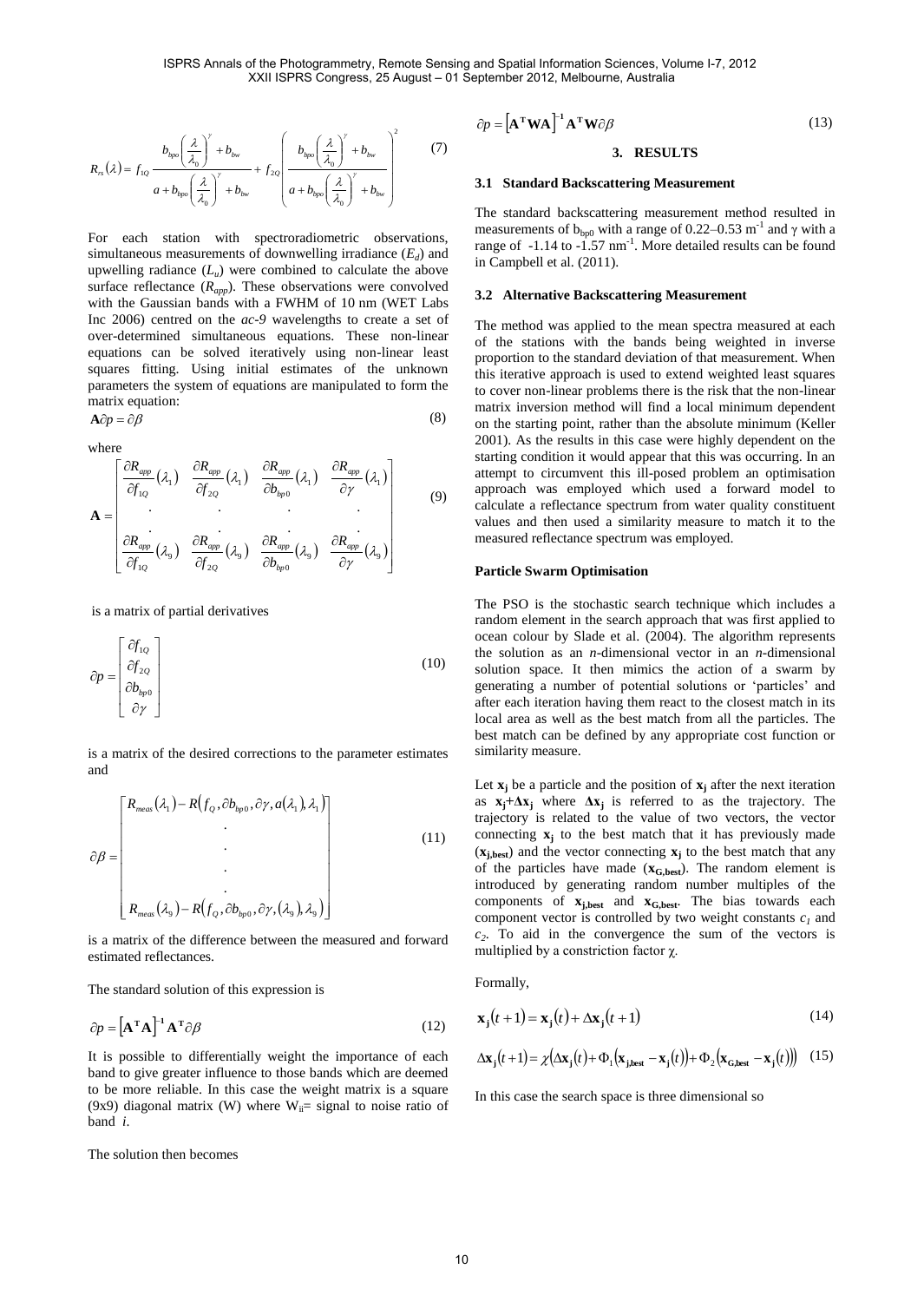$$
\Phi_m = c_m \begin{bmatrix} r_{m,1} & 0 & 0 \\ 0 & r_{m,2} & 0 \\ 0 & 0 & r_{m,3} \end{bmatrix}
$$
 where  $r_{m,i}$  are random scalars

uniformly distributed between 0 and 1.

$$
\chi = \frac{2}{\left| 2 - \phi - \sqrt{\phi^2 - 4\phi} \right|} \qquad \phi = c_1 + c_2, \quad \phi > 4 \tag{16}
$$

The  $\phi > 4$  restriction is required to prevent the values of the trajectories from becoming cyclical and hence not randomly searching the solution space (Clerc & Kennedy 2002). The parameters  $c_1$  and  $c_2$  were set at 2.05 (Slade et al. 2004).

The PSO was applied with 64 particles to the reflectance spectra allowing the four unknowns to vary and using the minimum Euclidian distance as the similarity measure. The solutions for the two anisotropy factors were limited to physically meaningful positive numbers. Once again the calculation did not supply a unique solution. It has been shown previously that the inverse problem of retrieving scattering and absorption properties for ocean colour using the case-I water simplification is ill-posed or ambiguous in that many disparate combinations of IOPs can produce the same reflectance spectrum (Defoin-Platel & Chami 2007). Furthermore, it was shown that the ambiguity error on the total backscattering co-efficient was higher in turbid scattering waters. To see whether this was true in this case the PSO was run 20 times on the same spectrum. The results for  $b_{\text{bp0}}$  and  $\gamma$  are plotted in [Figure 2.](#page-4-0)



<span id="page-4-0"></span>Figure 2 The magnitude of the retrieved bbp0 (closed diamonds) and spectral slope  $(y)$  (open circles) values for the 20 runs.



<span id="page-4-1"></span>Figure 3 The correlation between the retrieved values of values  $b_{bp0}$ ,  $f_{1Q}$  (closed diamonds) and  $f_{2Q}$  (open circles) for the 20 runs.

It is clear fro[m Figure 2](#page-4-0) that very similar reflectance spectra can be produced even though there are large differences in the value of  $b_{\text{bp0}}$ . This happens because the values for the anisotropy factors are allowed to vary independently to  $b_{bp0}$  and  $\gamma$ . When the factors are allowed to vary independently the values in the best fit solution are clearly correlated as seen in [Figure 3.](#page-4-1) 

Notwithstanding the previous discussion on the variability of the  $f<sub>O</sub>$  factors and their controls, to resolve the ambiguity it was necessary to fix the values of the anisotropy factors. Using the large number of reflectance spectra that were created by using a precise numerical model, Hydrolight, Lee et al. (1999) assert that for case-II coastal water values  $f_{1Q} = 0.084$  and  $f_{2Q} = 0.17$ can be used. The resulting  $b_{bp0}$  and  $\gamma$  values are plotted against the same values measured using the more typical *Hydroscat-6* approach in [Figure 4](#page-4-2) and [Figure 5.](#page-4-3) The reflectance method underestimates by approximately 50% in the case of  $b_{bp0}$  and in the case of  $\gamma$  it has an appreciable bias and overestimates by about 40%. The apparent linear trend in both plots suggests that better *a priori* values for the  $f<sub>Q</sub>$  factors would lead to more consistent results, however since this requires better information on the scattering phase function the problem becomes circular and a case of *petitio principii.*



<span id="page-4-2"></span>Figure 4 The *Hydroscat-6* derived b<sub>bp0</sub> vs Reflectance derived  $bb_{n0}$  for the Burdekin Falls Dam stations. The dashed line shows a line of best fit for the data and the dotted line is a 1:1 correspondence line.



<span id="page-4-3"></span>Figure 5 The *Hydroscat-6* derived  $\gamma$  vs. Reflectance derived  $\gamma$ for the Burdekin Falls Dam stations. The dashed line shows a line of best fit for the data and the dotted line is a 1:1 correspondence line.